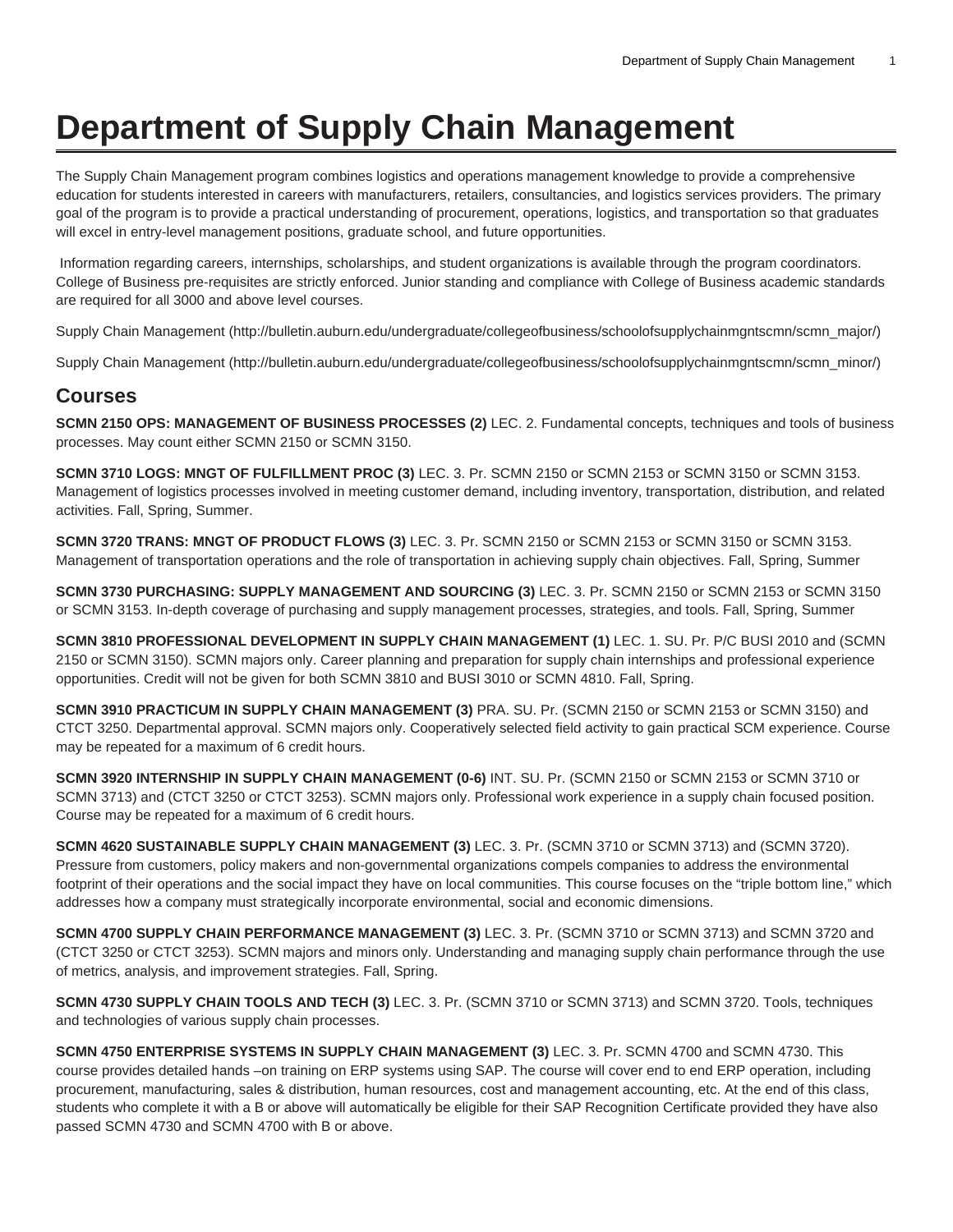**SCMN 4770 SUPPLY CHAIN OPERATIONS MANAGEMENT (3)** LEC. 3. Pr. (SCMN 3710 or SCMN 3713) and SCMN 3720. Review and application of current supply chain strategies processes and information technologies required to compete in today's global marketplace. The course will focus on presenting key manufacturing management techniques used to balance supply with demand to ensure customer satisfaction.

**SCMN 4780 INTEGRATED LOGISTICS STRATEGY (3)** LEC. 3. Pr. SCMN 3710 and SCMN 3720. Pr. SCMN 3710 and SCMN 3720 with a C or better. Strategies and tactics for improving service and financial performance of transportation companies and their customers. Fall.

**SCMN 4800 SUPPLY CHAIN STRATEGY: A GLOBAL PERSPECTIVE (3)** LEC. 3. Pr. (SCMN 3710 or SCMN 3713) and SCMN 3720 and SCMN 3730 and (CTCT 3250 or CTCT 3253). Capstone course providing an intensive study of strategies used to facilitate global flows of product, information, and payments. Fall, Spring, Summer

**SCMN 4820 SUPPLY CHAIN CONSULTING (3)** LEC. 3. Pr. BUAL 2600 and BUAL 2650 and SCMN 3920. Departmental approval. This special topic course is intended to help develop essential skills in planning and executing a company-focused consulting project.

**SCMN 4900 DIRECTED STUDIES IN SUPPLY CHAIN MANAGEMENT (1-3)** LEC/SEM. SU. Pr. (SCMN 3710 or SCMN 3713) and SCMN 3720 and SCMN 3730. Departmental approval. Advanced individual research of SCM topic under direction of a faculty member.

**SCMN 4970 SPEC TOPS IN SUPPLY CHAIN MGNT (3-6)** LEC. 3-6. Pr. SCMN 3710 and SCMN 3720 and SCMN 3730. Departmental approval. Current topics and issues related to the field of supply chain management. Course may be repeated for a maximum of 6 credit hours.

**SCMN 5390 INTEGRATING BUSINESS PROCESSES WITH ERP (3)** LEC. 3. Examination of how integrating business processes in ERP environment promotes strategic alignment and performance gains for an organization. May count either SCMN 5390 or SCMN 6390.

**SCMN 5500 INVENTORY AND WAREHOUSE MANAGEMENT (3)** LEC. 3. Pr. SCMN 3710 and SCMN 3720. Departmental approval.This course focuses on issues related to managing inventories in a supply chain. Topics include: role of inventory in supply chains, inventory-related policies and decisions, and dealing with supply and demand uncertainty. Issues related to safety stock and replenishment planning, impact of lead times, and management of multi-echelon supply chains are covered. Additional issues related to warehousing inventory, such as storage and slotting policies, receiving and put away, order picking strategies and warehouse management are covered.

**SCMN 5600 SUPPLY CHAIN PLANNING (3)** LEC. 3. Pr. SCMN 3710 and SCMN 3720. Departmental approval. This course focuses on long-term and short-term planning of supply chains to provide a strategic fit with business objectives. Topics include: framework for supply chain planning and decision-making, distribution network designs and managing uncertainty, demand forecasting and aggregate planning. Issues related to supply chain coordination and planning for product availability under service levels are also covered. Additional issues related to sales and operations planning, managing economies of scale and revenue management are also covered.

**SCMN 5720 QUALITY & PROCESS IMPROVEMENT (3)** LEC. 3. Pr. (SCMN 2150 or SCMN 2153) and (BUAL 2600 or BUAL 2603 or STAT 2010 or STAT 2017 or STAT 2510 or STAT 2513 or STAT 2610 or STAT 3010 or STAT 3600) and (P/C BUAL 2650 or P/ C BUAL 2653) and SCMN 3710 and SCMN 3720. Fundamentals of process improvement; techniques for performing quality control functions; quality management systems.

**SCMN 6390 INTEGRATING BUSINESS PROCESSES WITH ERP (3)** LEC. 3. LAB. 0. Examination of how integrating business processes in ERP environment promotes strategic alignment and performance gains for an organization. Credit will not be given for both SCMN 5390 and SCMN 6390.

**SCMN 6500 INVENTORY AND WAREHOUSE MANAGEMENT (3)** LEC. 3. This course focuses on issues related to managing inventories in a supply chain. Topics include: role of inventory in supply chains, inventory-related policies and decisions, and dealing with supply and demand uncertainty. Issues related to safety stock and replenishment planning, impact of lead times, and management of multi-echelon supply chains are covered. Additional issues related to warehousing inventory, such as storage and slotting policies, receiving and put away, order picking strategies and warehouse management are covered.

**SCMN 6600 SUPPLY CHAIN PLANNING (3)** LEC. 3. This course focuses on long-term and short-term planning of supply chains to provide a strategic fit with business objectives. Topics include: framework for supply chain planning and decision-making, distribution network designs and managing uncertainty, demand forecasting and aggregate planning. Issues related to supply chain coordination and planning for product availability under service levels are also covered. Additional issues related to sales and operations planning, managing economies of scale and revenue management are also covered.